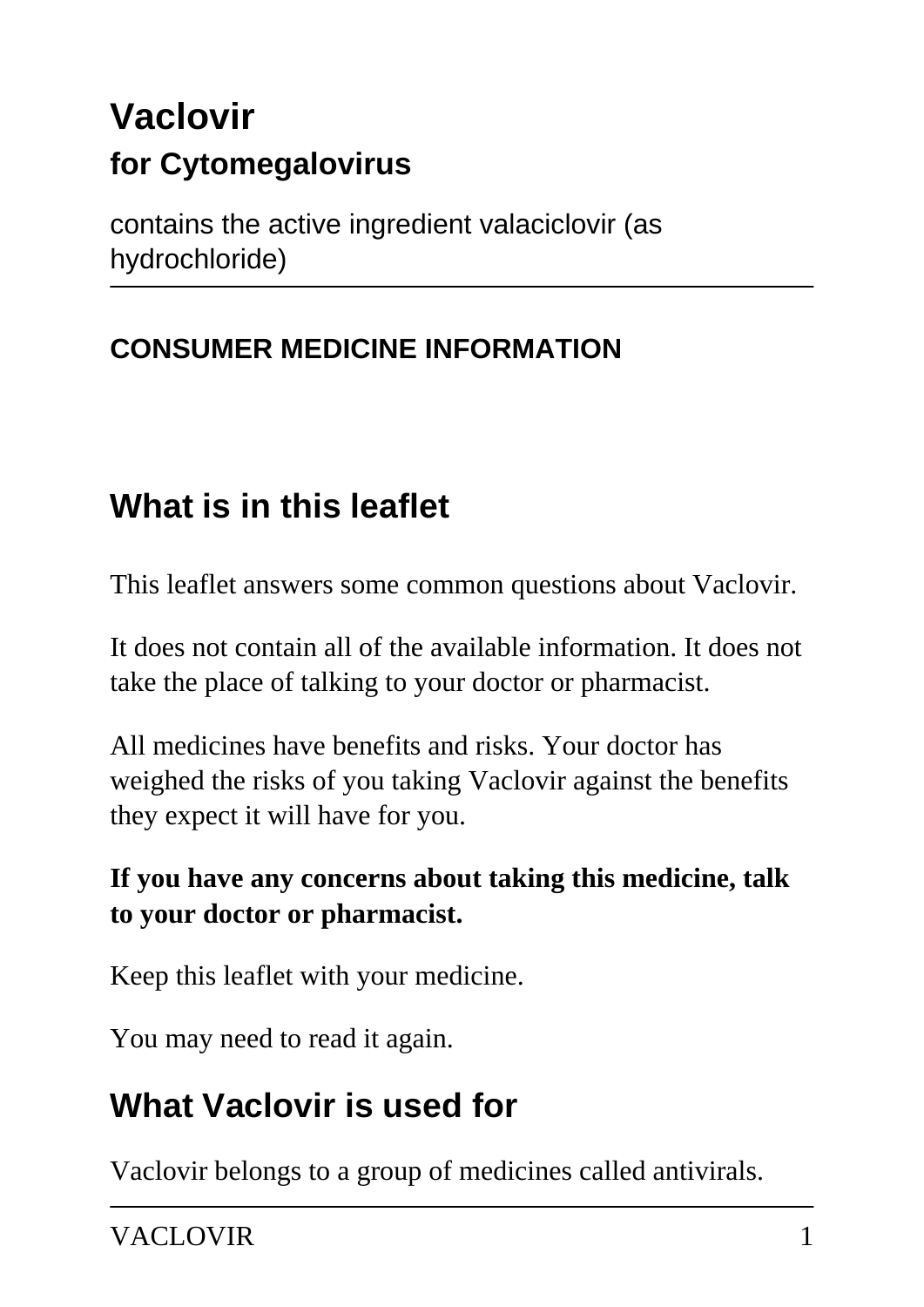Vaclovir is used to prevent cytomegalovirus (CMV) infection and disease, following solid organ transplantation. CMV is another type of herpes virus. It can cause symptoms similar to glandular fever (high temperature, sore throat and swollen glands). Vaclovir can help prevent CMV infection and herpes simplex infections.

Ask your doctor if you have any questions about why Vaclovir has been prescribed for you.

Vaclovir is not addictive.

# **Before you take Vaclovir**

### **When you must not take it**

Do not take Vaclovir if you have an allergy to:

- any medicine containing (valaciclovir, aciclovir)
- any of the ingredients listed at the end of this leaflet

Some of the symptoms of an allergic reaction may include

- shortness of breath
- wheezing or difficulty breathing
- swelling of the face, lips, tongue or other parts of the body
- rash, itching or hives on the skin

**Do not take this medicine if you are pregnant or are trying to become pregnant.**

VACLOVIR<sup>2</sup>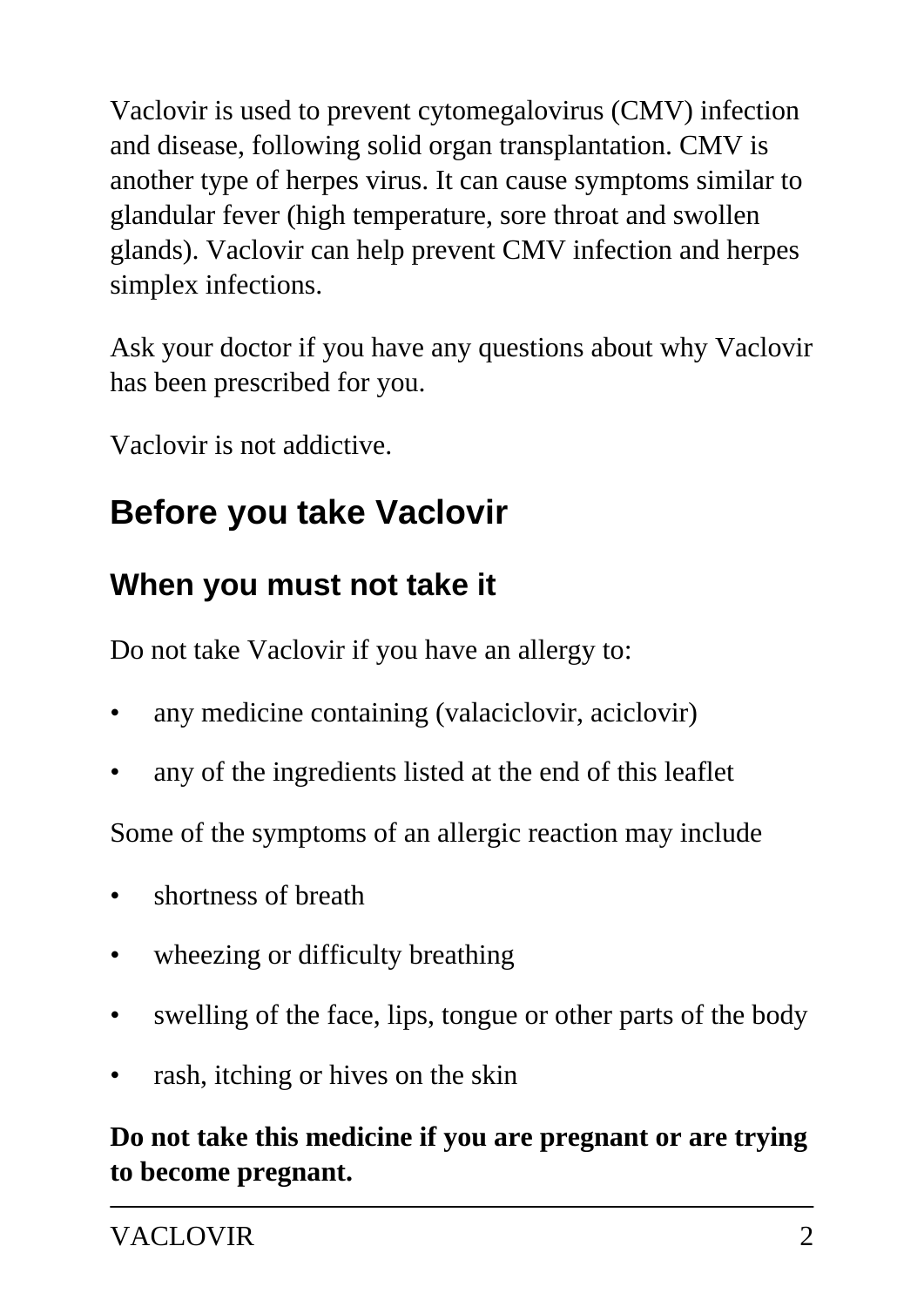It may affect your developing baby if you take it during pregnancy.

### **Do not breast-feed if you are taking this medicine.**

Your doctor will discuss the risks and benefits of using Vaclovir tablets when pregnant and during breastfeeding.

### **Do not give this medicine to children.**

There is not enough information to recommend the use of Vaclovir in children.

### **Do not take this medicine after the expiry date printed on the pack or if the packaging is torn or shows signs of tampering.**

If you take them after the expiry date has passed, they may not work as well.

**If you are not sure whether you should be taking Vaclovir, talk to your doctor.**

## **Before you start to take it**

**Tell your doctor if you have allergies to any other medicines, foods, preservatives or dyes.**

### **Tell your doctor if you have or have had any of the following medical conditions:**

• you have a kidney or liver condition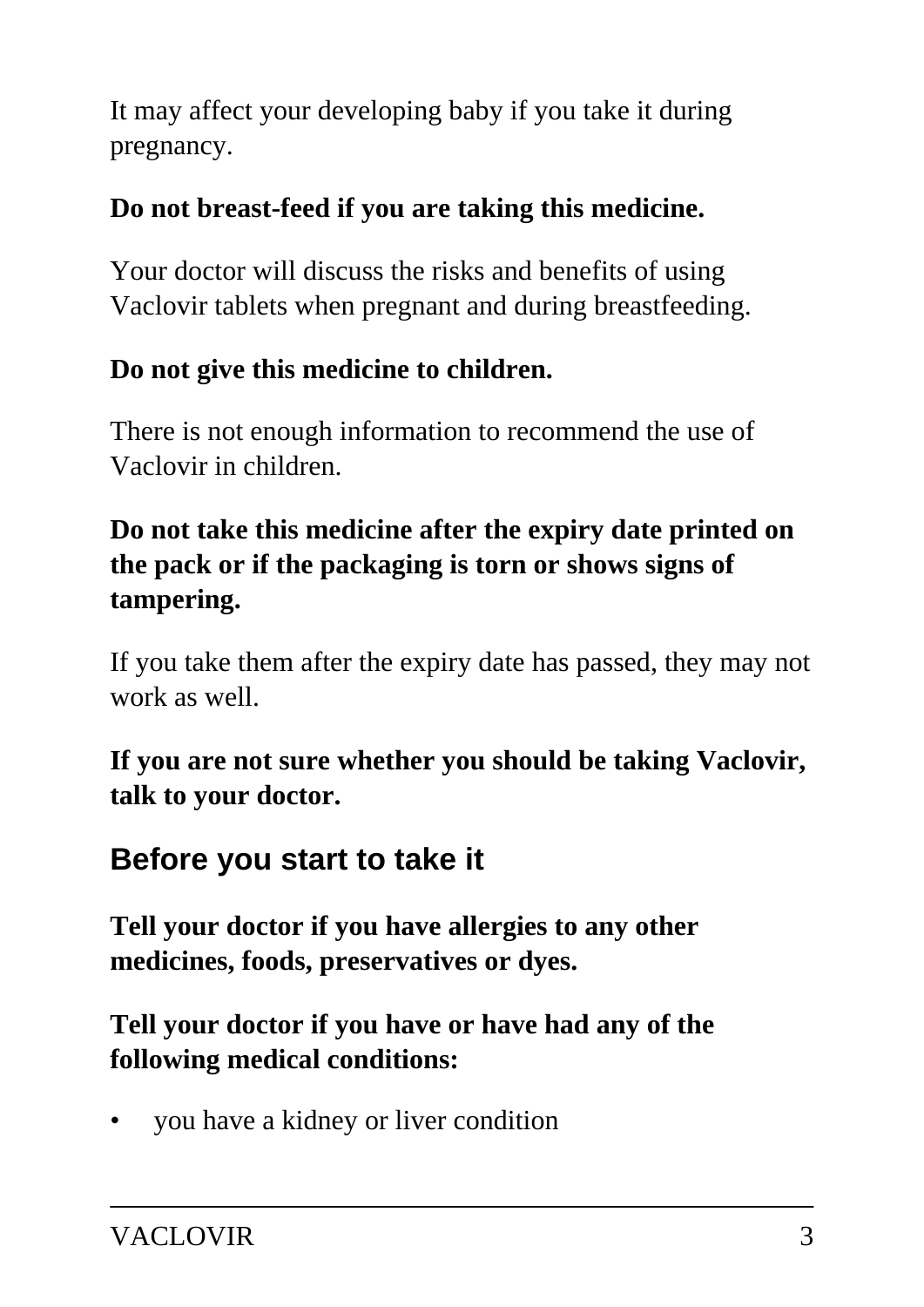are anaemic (reduced red blood cells or iron stores)

 Care should be taken to ensure adequate fluid intake in patients who are at risk of dehydration, such as the elderly

- previous skin reactions with Vaclovir which may include a rash, fever, facial swelling or blistering/peeling skin
- you are pregnant or plan to become pregnant. Your doctor will discuss the risk and benefit of taking Vaclovir when pregnant.

**If you have not told your doctor about any of the above, please do so before you take Vaclovir.**

## **Taking other medicines**

### **Tell your doctor if you are taking any other medicines, including medicines you buy without a prescription from a pharmacy, supermarket or health food shop.**

Some medicines may affect the way others work. Mycophenolate mofetil, ciclosporin and tacrolimus are medicines commonly taken by transplant patients and require close attention. These medicines may be affected by Vaclovir or Vaclovir may be affected by these medicines.

Your doctor and pharmacist have more information on medicines to be careful with or avoid while taking this medicine.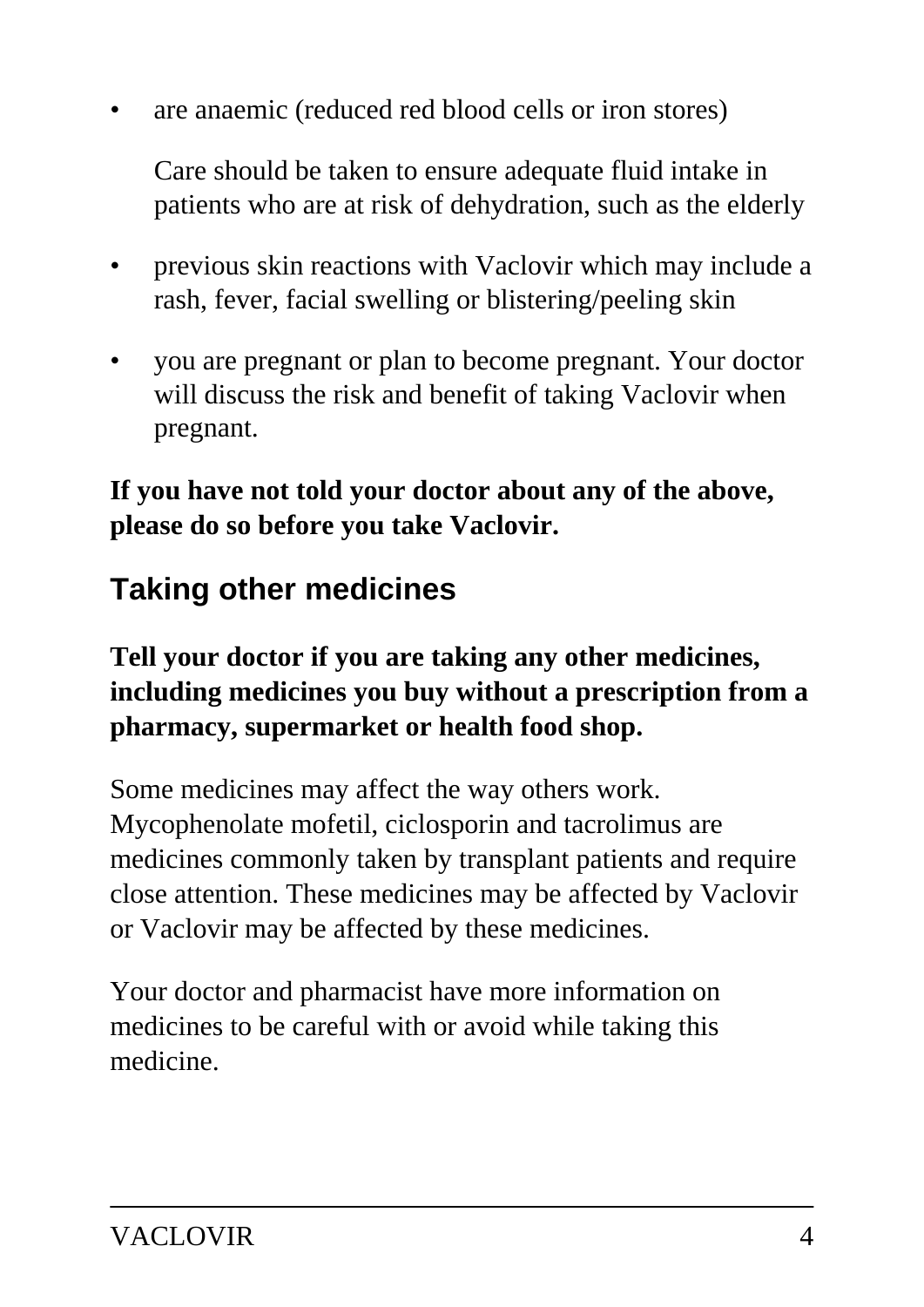# **How to take Vaclovir**

### **Follow all directions given to you by your doctor and pharmacist carefully.**

They may differ from the information contained in this leaflet.

**If you do not understand the instructions on the box, ask your doctor or pharmacist for help.**

## **How much to take**

If you have been prescribed Vaclovir tablets to prevent CMV infection and disease, the usual dose for adults and children over 12 years of age is four 500mg tablets four times a day for 90 days.

If you have a kidney disease your doctor may reduce your dose.

If you think you have been advised to take a different dose, talk to your doctor or pharmacist.

## **How to take it**

Swallow the tablets with a glass of water.

You should drink plenty of fluids while taking Vaclovir, especially if you are elderly.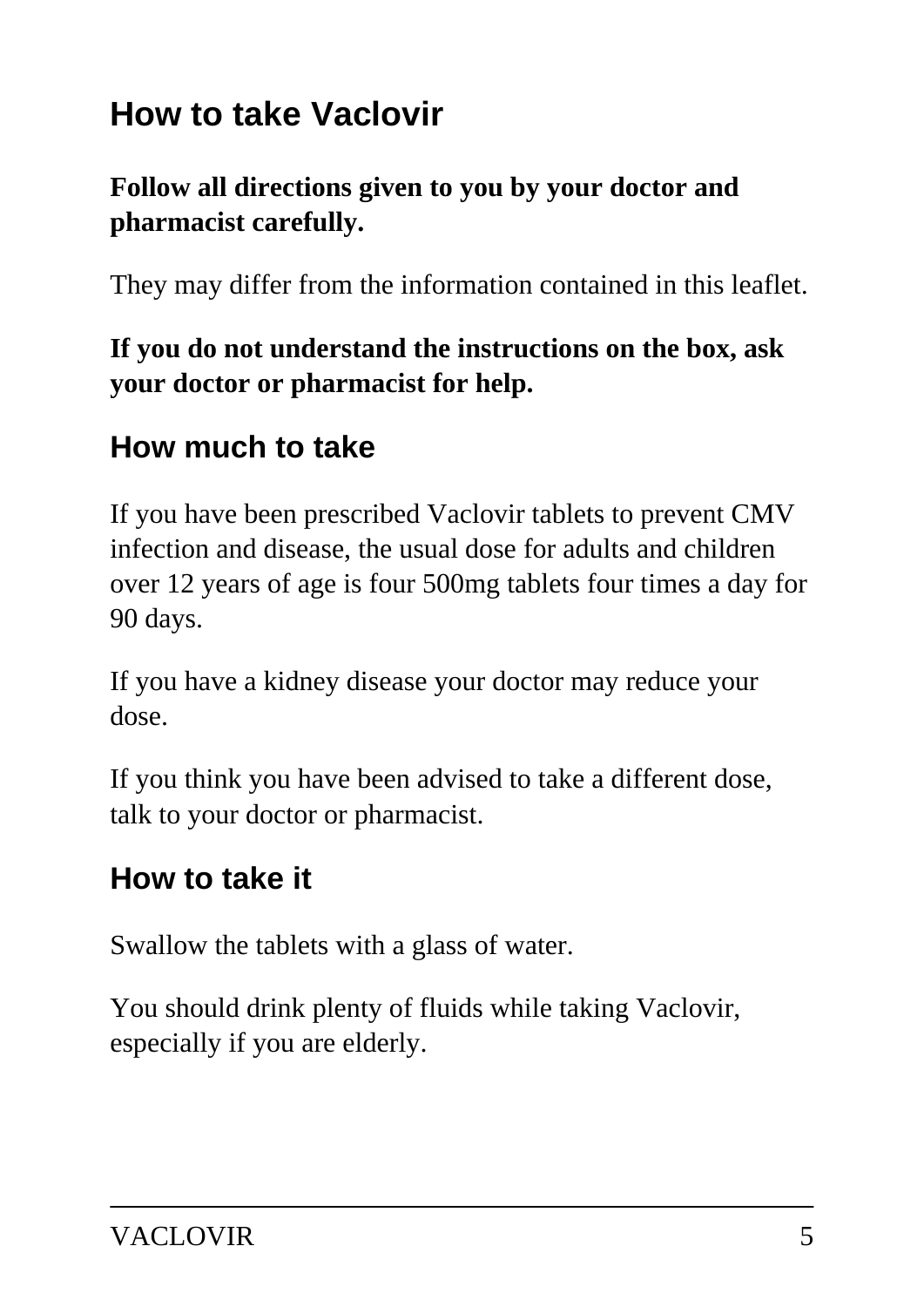## **When to take it**

To prevent CMV infection and disease, the tablets should be taken four times a day (i.e. morning, noon, afternoon and evening).

## **How long to take it**

For the prevention of CMV infection and disease, the usual course of treatment is 90 days.

## **If you forget to take it**

If it is almost time for your next dose, skip the dose you missed and take your next dose when you are meant to. Otherwise, take it as soon as you remember, then go back to taking it as you would normally.

**Do not take a double dose to make up for the dose that you missed.**

**If you miss more than one dose, or you are not sure what to do ask your doctor or pharmacist.**

**If you have trouble remembering to take your medicine ask your pharmacist for some hints.**

## **If you take too much (overdose)**

**Immediately telephone your doctor or Poisons Information Centre (telephone 131126) for advice, if you think you or anyone else may have taken too much Vaclovir, even if**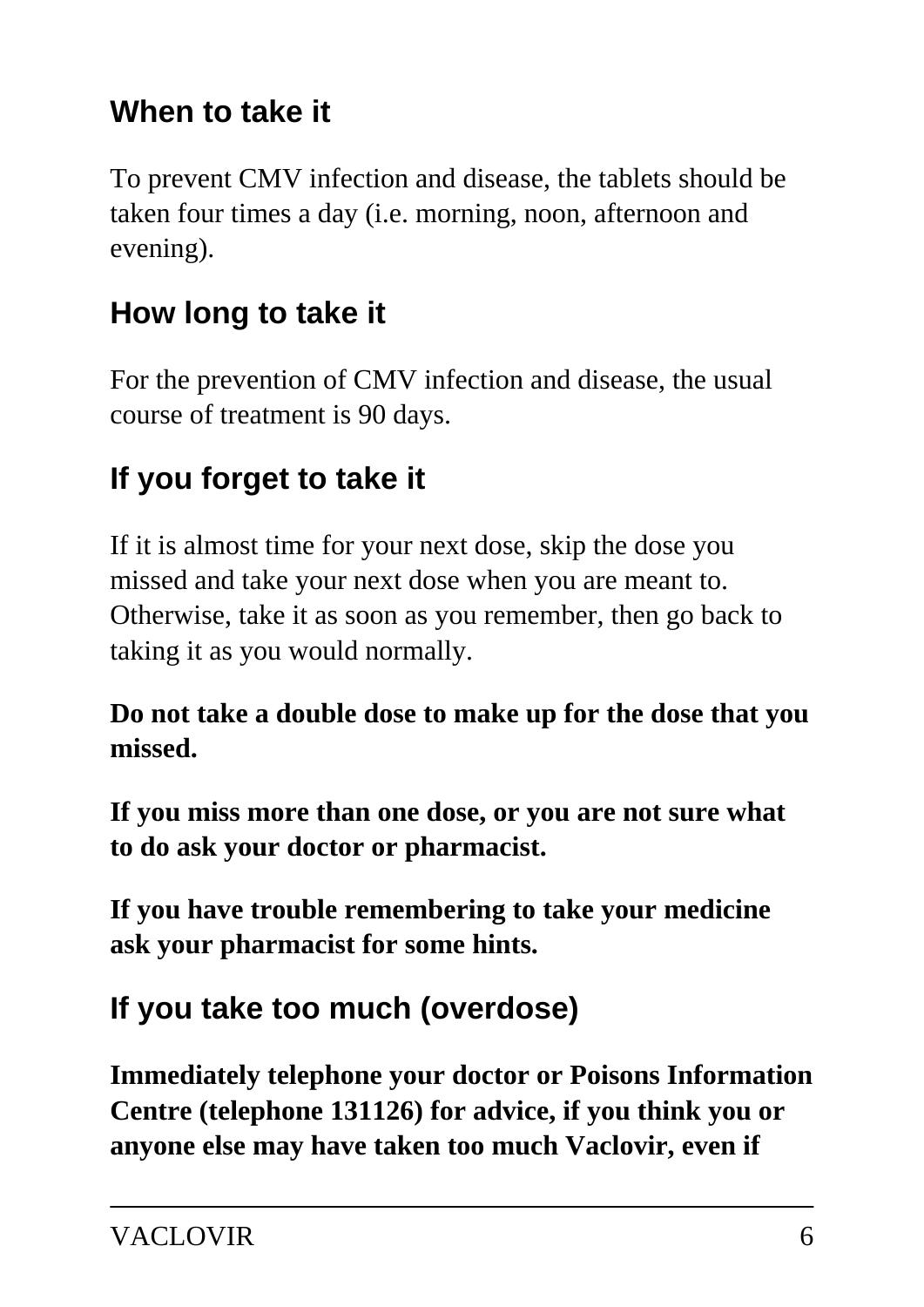**there are no signs of discomfort or poisoning. You may need urgent medical attention.**

**Keep telephone numbers for these places handy.**

**If you are not sure what to do, contact your doctor or pharmacist.**

# **While you are taking Vaclovir**

## **Things you must do**

**Tell your doctor or pharmacist that you are taking Vaclovir if you are about to be started on any new medicines.**

**Tell your doctor if you become pregnant or are trying to become pregnant or intend to breastfeed while you are taking Vaclovir.**

**Drink plenty of fluids while you are taking Vaclovir.**

**Tell your doctor if, for any reason, you have not taken your medicine exactly as prescribed.**

Otherwise, your doctor may think that it was not effective and change your treatment unnecessarily.

## **Things you must not do**

**Do not stop taking Vaclovir or change the dose without first checking with your doctor.**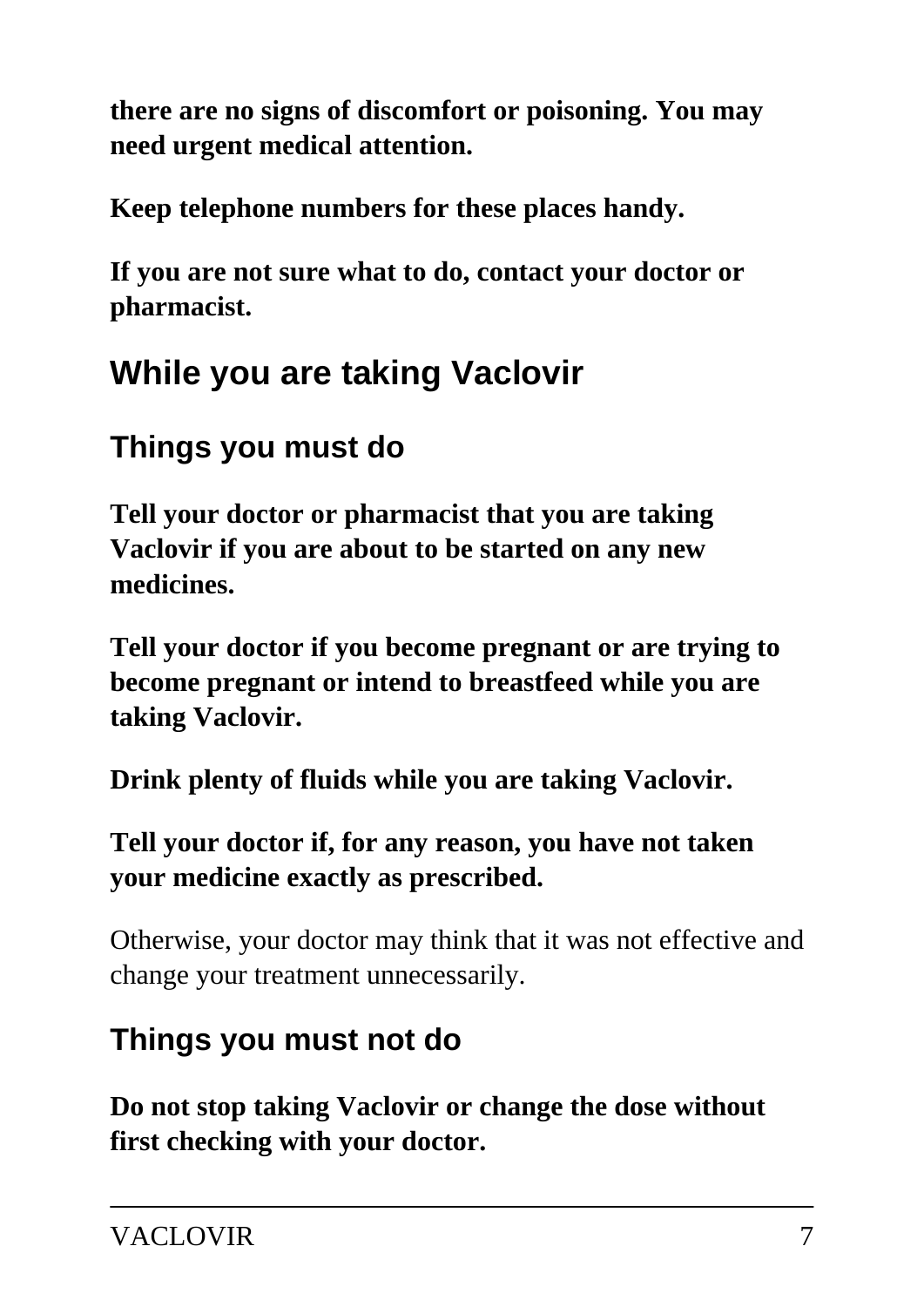**Do not give this medicine to anyone else, even if their symptoms seem similar to yours.**

**Do not use Vaclovir to treat any other conditions unless advised by your doctor.**

# **Side effects**

### **Tell your doctor or pharmacist as soon as possible if you do not feel well while you are taking Vaclovir.**

This medicine helps most people with cytomegalovirus (CMV) infection and disease but it may have unwanted side effects in some people.

All medicines can have side effects. Sometimes they are serious, most of the time they are not. You may need medical attention if you get some of the side effects.

### **Do not be alarmed by the following list of side effects.**

You may not experience any of them.

### **Ask your doctor or pharmacist to answer any questions you may have.**

The most commonly reported side effects are:

- headache
- gastrointestinal discomfort (vomiting, nausea, diarrhoea, constipation, abdominal pain, indigestion)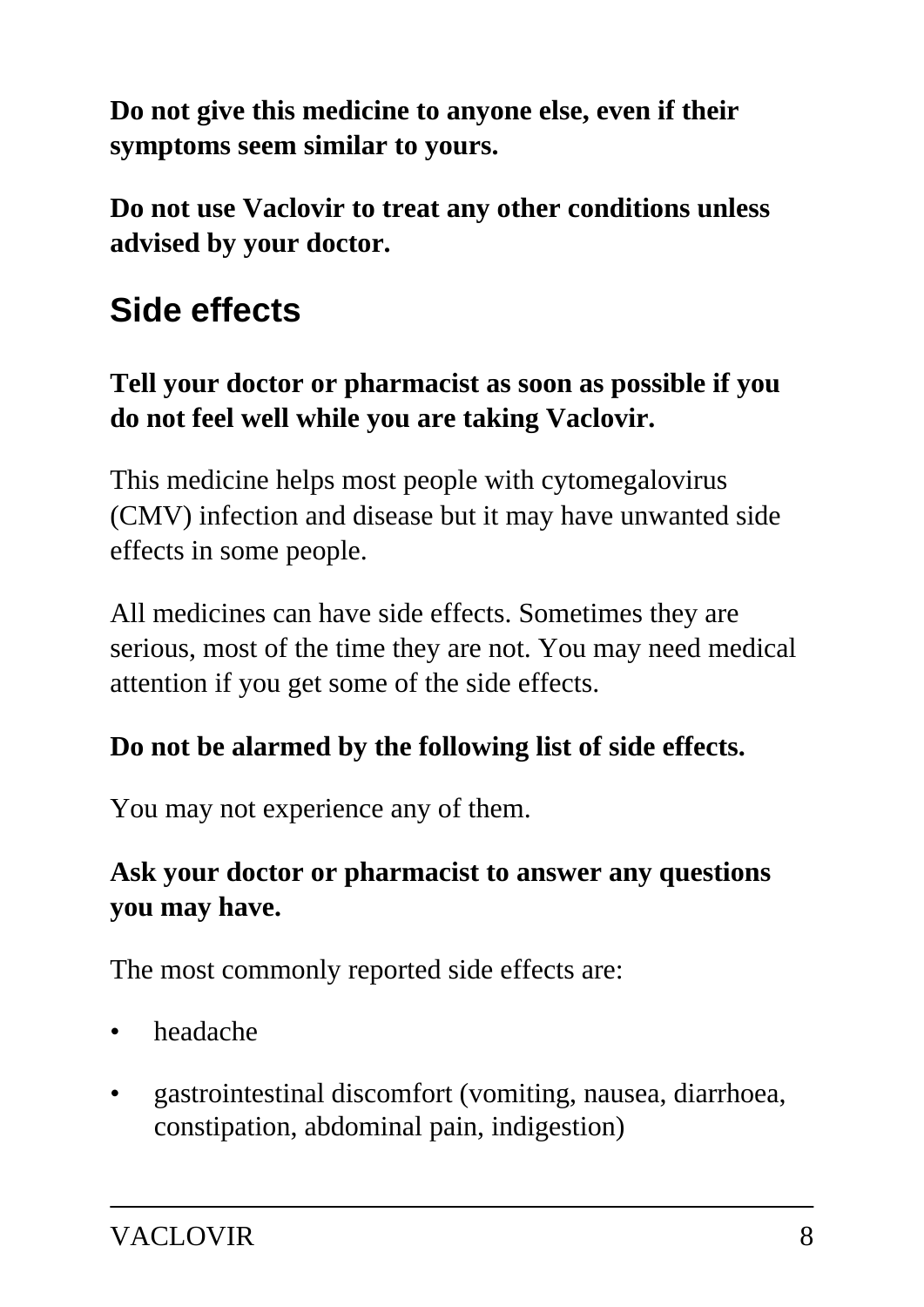**These should be reported to the doctor or pharmacist if they are severe or become troublesome.**

**Tell your doctor or pharmacist if you notice any of the following and they worry you:**

- dry mouth
- fever
- difficulty sleeping
- chills
- back pain
- nervousness
- skin rash which may be itchy
- weakness

**Some people are allergic to medicines. Symptoms of an allergic reaction may be mild or severe. They usually include some or all of the following:**

- wheezing
- swelling of the lips/mouth
- difficulty in breathing
- hay fever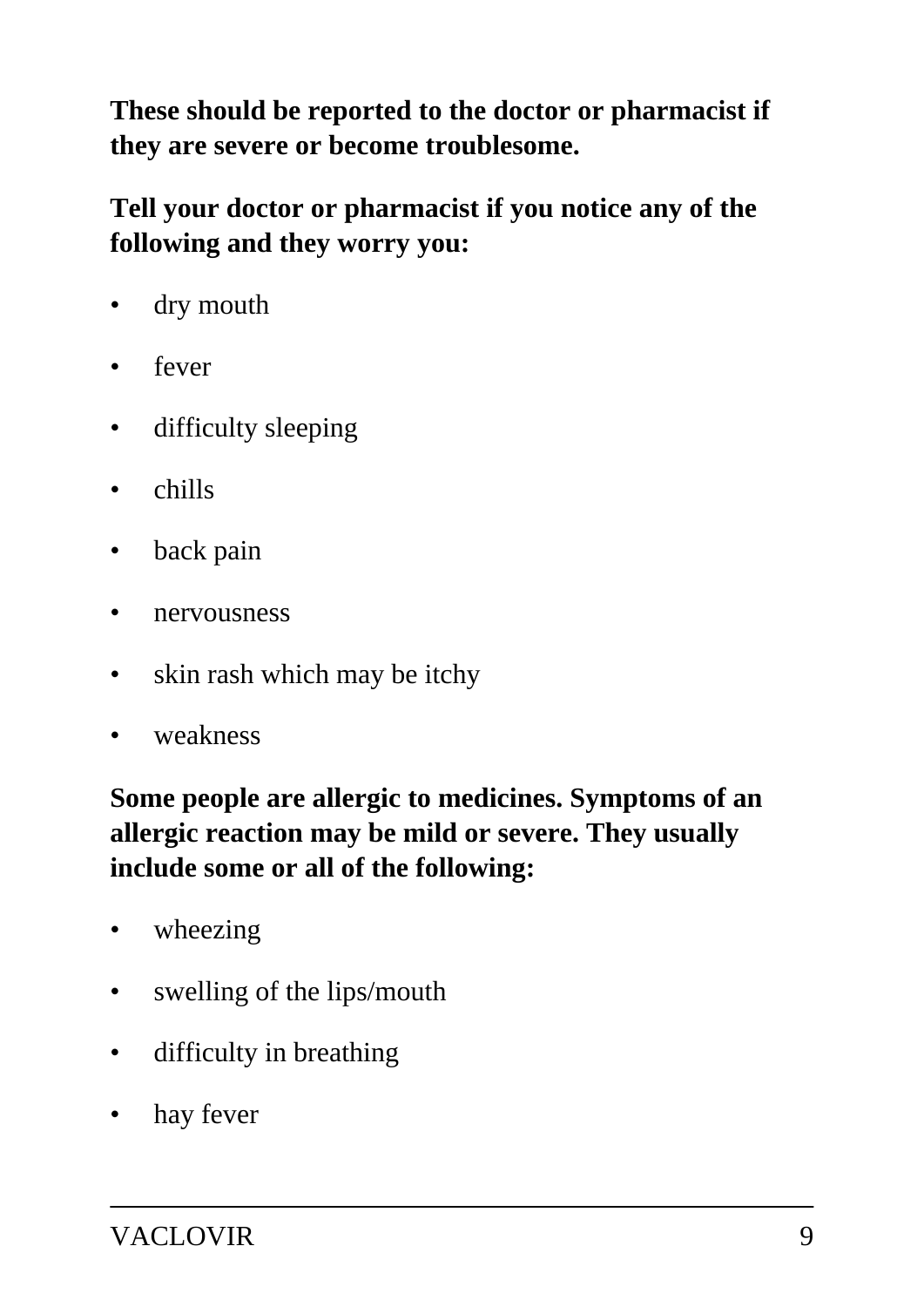- lumpy rash ("hives")
- fainting

### **If you think you are having an allergic reaction to Vaclovir, stop taking the tablets and tell your doctor immediately or go to the casualty department at your nearest hospital.**

This is not a complete list of all possible side effects. Others may occur in some people and there may be some side effects not yet known.

### **Some rare side effects of Vaclovir include:**

- damage to the kidney, which gets better when Vaclovir treatment is stopped
- unusual bruising or bleeding

 Tell your doctor immediately if you notice any bruising or bleeding, as it may indicate that the number of platelets (a type of blood cell responsible for blood clotting) in your blood are reduced.

- skin reactions which may include a rash, fever, facial swelling or blistering or peeling skin
- damage to the liver, which gets better when Vaclovir treatment is stopped.
- agitation or tremor

#### **You should contact your doctor if you experience any of the following side effects which are more common in**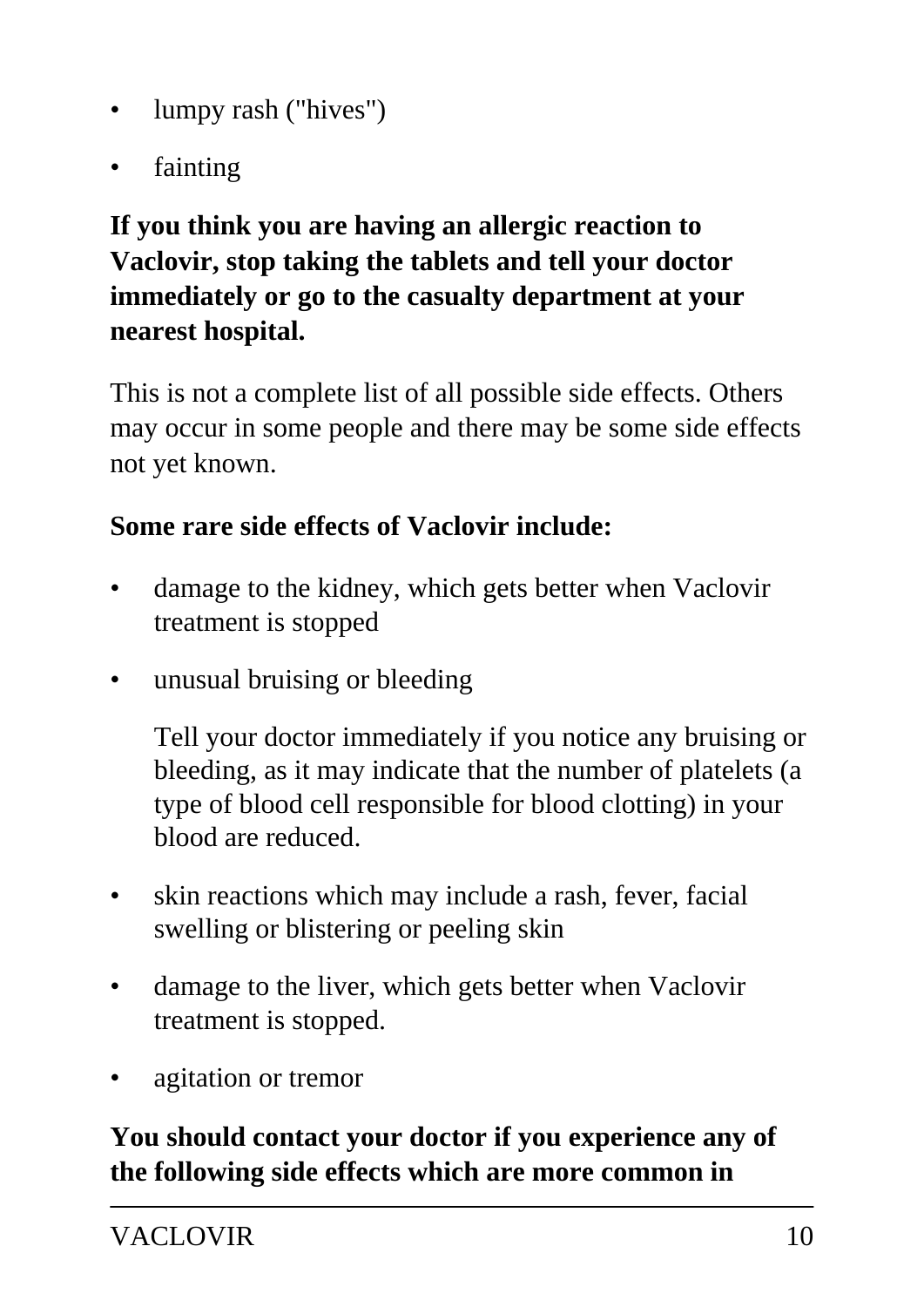### **patients with kidney disease or in those taking high doses of Vaclovir:**

- sensitivity to UV light, such as development of a rash like sunburn even after short exposure to UV or sunlight
- confusion or imagining sight or sounds (hallucinations)
- dizziness
- drowsiness

**Tell your doctor if you notice anything else that is making you feel unwell, even if it is not on this list.**

## **After taking Vaclovir**

## **Storage**

#### **Keep this medicine where young children cannot reach it.**

A locked cupboard at least one-and-a-half metres above the ground is a good place to store medicines.

**Keep Vaclovir in a cool, dry place where it stays below 25°C. Do not store them, or any other medicine, in a bathroom or near a sink.**

#### **Do not leave them in the car or on window sills.**

Heat and dampness can destroy some medicines.

### **Keep your tablets in their pack until it is time to take them.**

VACLOVIR 11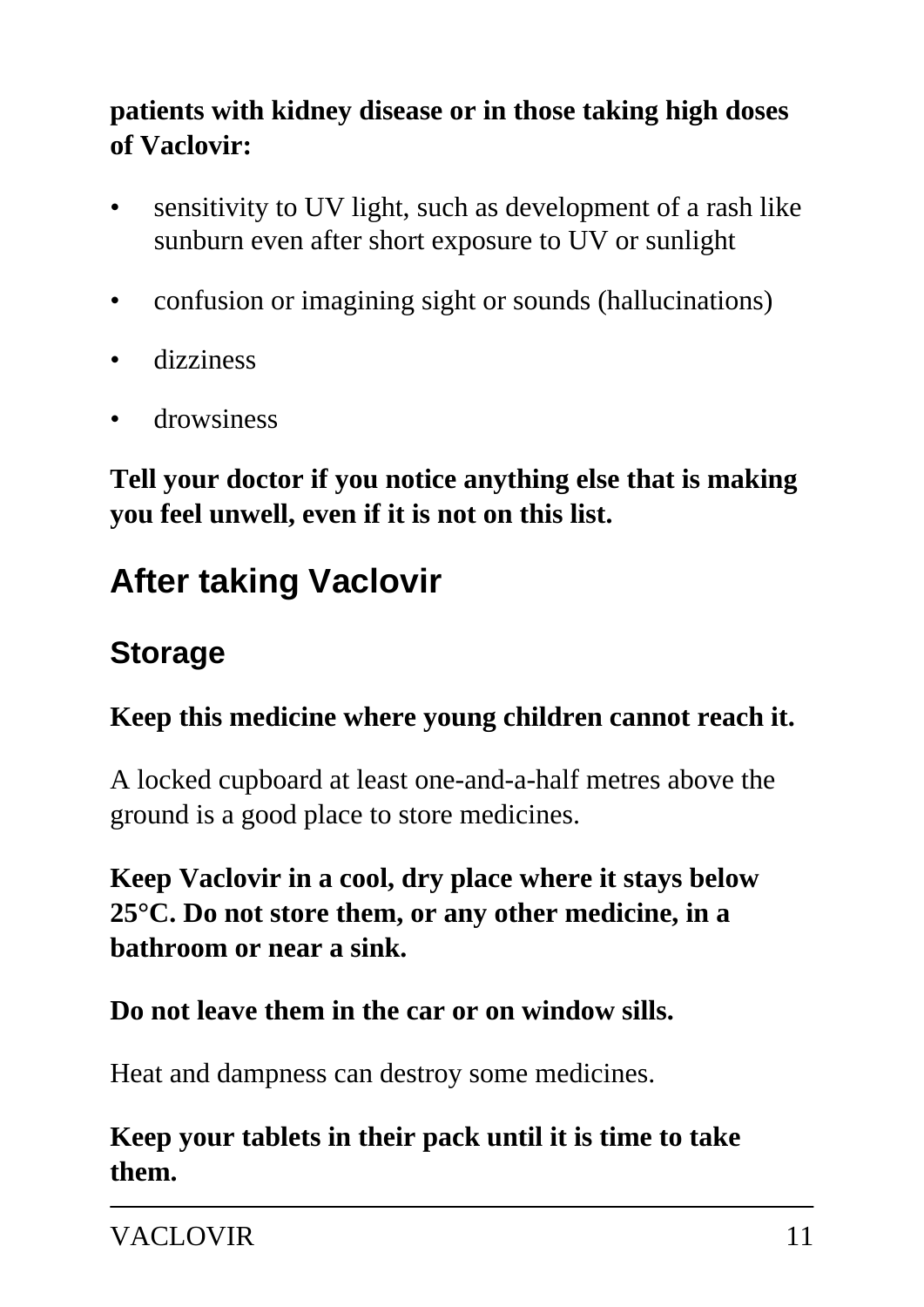If you take the tablets out of their pack they may not keep well.

## **Disposal**

**If your doctor tells you to stop taking Vaclovir, or the tablets have passed their expiry date, ask your pharmacist what to do with any tablets left over.**

# **Product description**

## **What it looks like**

Vaclovir Valaciclovir (as hydrochloride) 500 mg tablets: White coloured, oval shaped, biconvex film coated tablet with break line on one side and plain on the other side. Blister packs of 8, 10, 30 and 42 tablets.

Bottles of 30 and 42 tablets.

## **Ingredients**

The active ingredient in Vaclovir tablets is valaciclovir.

The tablets also contain:

- microcrystalline cellulose
- magnesium stearate
- Opadry complete film coating system White OY-58900 (Proprietary Ingredient number 3446)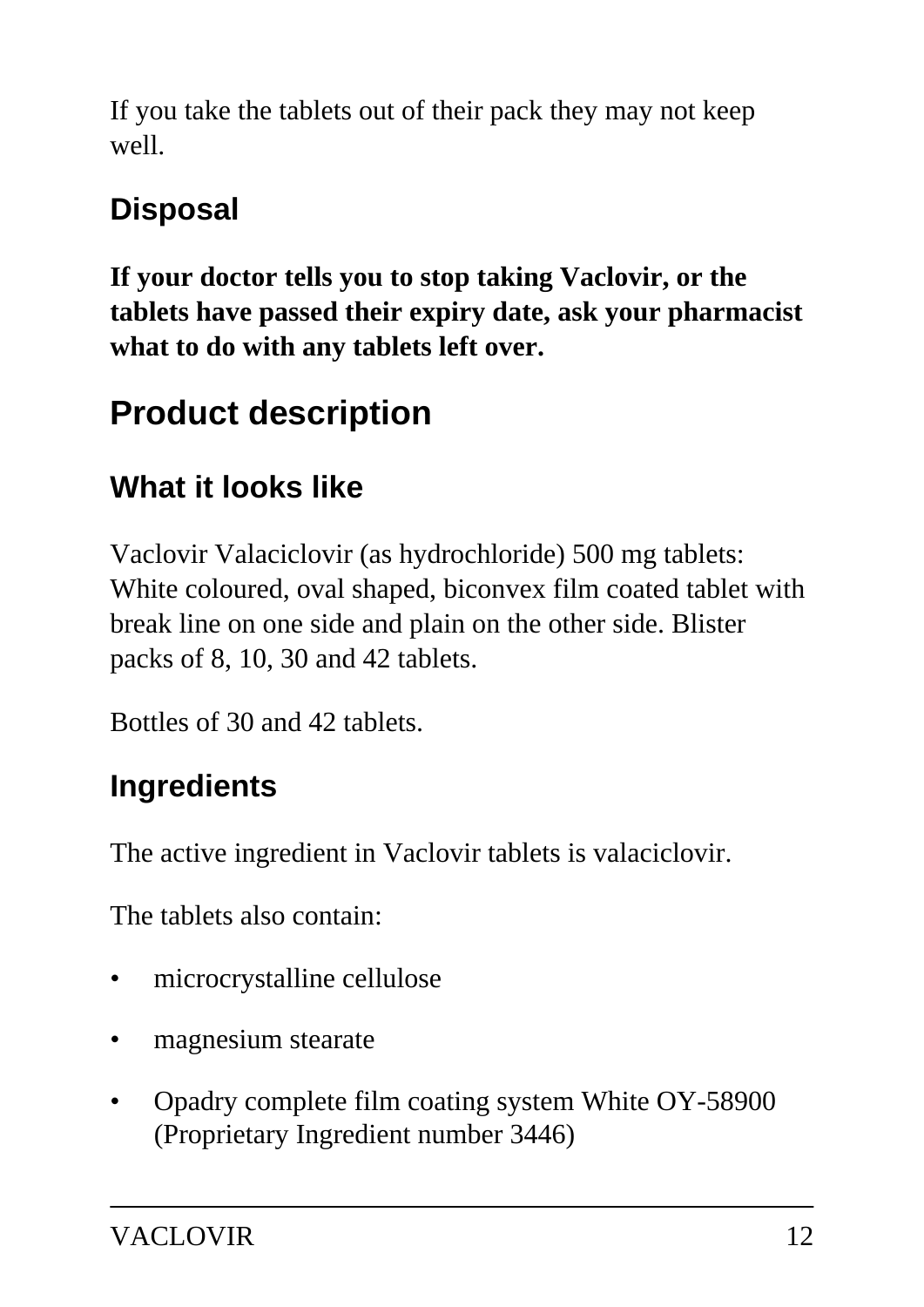The tablets are gluten free.

## **Supplier**

Vaclovir is supplied by:

### **Alphapharm Pty Ltd**

Level 1, 30 The Bond

30-34 Hickson Road

Millers Point NSW 2000

Phone: (02) 9298 3999

www.alphapharm.com.au

Australian registration numbers:

Vaclovir 500 Valaciclovir (as hydrochloride) 500mg tablet

Blister pack AUST R 153822

Bottles AUST R 153823

This leaflet was prepared on

October 2020